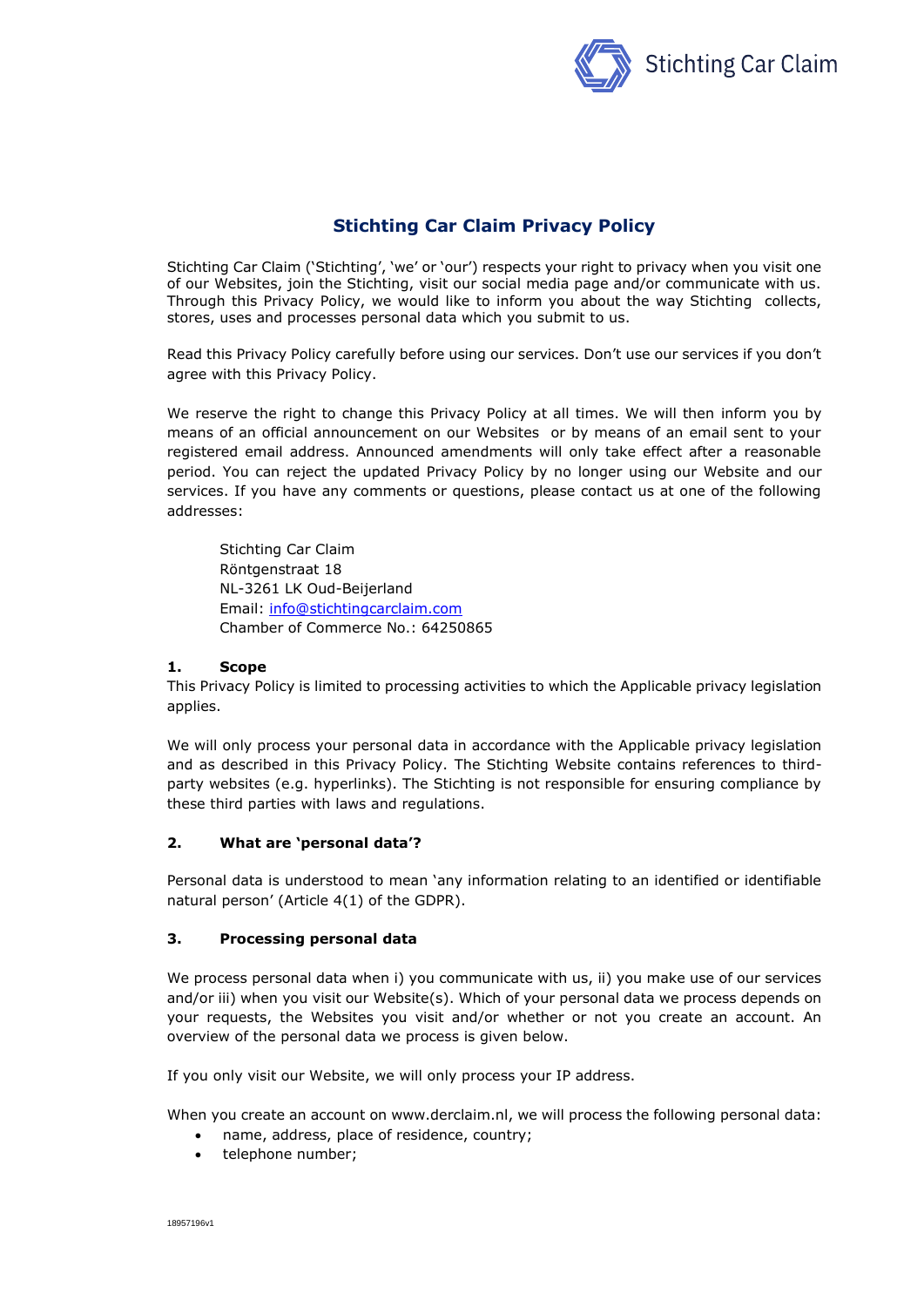

- email address;
- date of birth:
- IP address;
- whether the registrant has a legal expenses insurance policy and, if so, which one; and
- whether the registrant has a lease and, if so, the name of the party with whom the registrant concluded this lease.

The vehicle data that is processed:

- registration number;
- make, model, type, year of manufacture;
- other information that can be obtained from publicly accessible databases;
- the vehicle registration certificate; and
- the vehicle identification number (hereafter referred to as 'VIN').

When you create an account on www.stichtingcarclaim.com, we will process the following personal data:

- name, address, place of residence, country;
- telephone number;
- email address;
- date of birth;
- IP address;
- legal form;
- term of address;
- whether the registrant has a legal expenses insurance policy and, if so, which one; and
- whether the registrant has a lease and, if so, the name of the party with whom the registrant concluded this lease.

The vehicle data that is processed:

- registration number;
- make, model, type, year of manufacture;
- other information that can be obtained from publicly accessible databases;
- the vehicle registration certificate;
- the name, address, place of residence and country of the seller; and
- the VIN.

When you create an account on www.volksklagen.com, we will process the following personal data:

- name, address, place of residence, country;
- telephone number;
- email address;
- date of birth:
- IP address:
- legal form;
- term of address;
- whether the registrant has a lease; and
- if a payment is made with a credit card, only the last four digits will appear on the financial statement.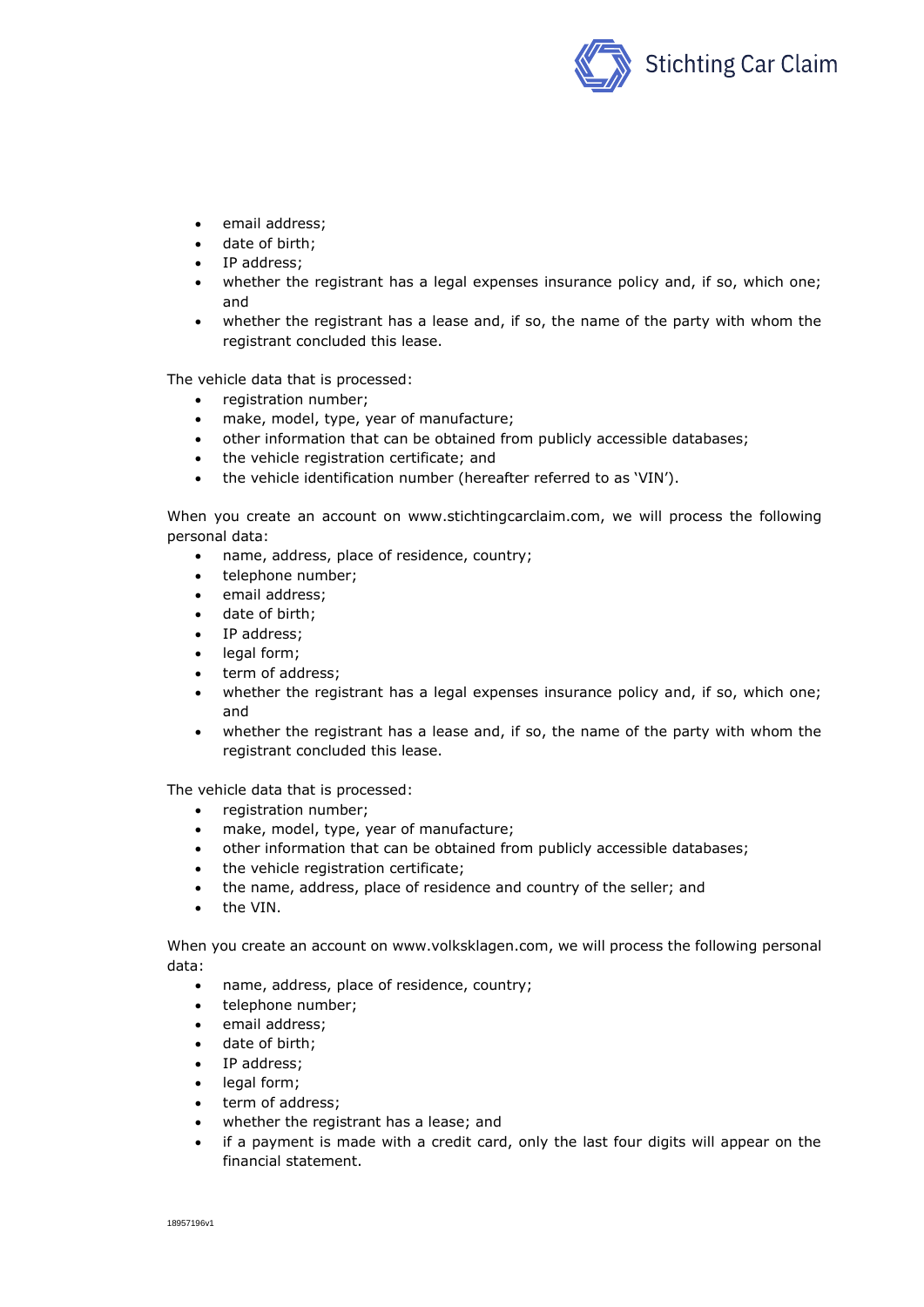

The vehicle data that is processed:

- registration number;
- make, model, type, year of manufacture;
- other information that can be obtained from publicly accessible databases;
- the vehicle registration certificate:
- the name, address, place of residence and country of the seller;
- the VIN;
- the purchase amount; and
- the sale amount (if applicable).

## **4. Purposes for processing**

The Stichting only collects and processes your personal data for the purposes specified below:

- a. To represent the interests of registered affected car owners: your personal data is used to represent the interests of you as car owners who have suffered damage. Your personal data enables the Stichting to conduct negotiations with Volkswagen c.s. in order to reach an amicable settlement for you as car owners who suffered damage as a result of the emissions scandal and to distribute any received compensation.
- b. To handle and register your account: your personal data is used to register you as a car owner who has suffered damages and to handle your online account. If you create an account on the Website, we will store your Personal Data so that you don't have to re-submit it each time.
- c. To communicate with you: your personal data is used to communicate with you, to inform you about things that are important for your account and/or the use of the Website and to handle any complaints. To improve our website: your personal data is used to make our website function properly, to enable you to make an account and to improve the quality and effectiveness of our website. For more information about how we use cookies, we refer to Article [6](#page-3-0) of this Privacy Policy.

If the Stichting intends to process the personal data further for a purpose other than the one for which the personal data was collected, we will provide information on this other purpose and any other relevant information before the data is processed further.

### **5. Legal grounds for processing**

The Stichting processes your personal data on the basis of the following legal grounds:

- a. To represent the interests of all registered affected car owners: we process your personal data on the basis of your consent (art. 6(1)(a) GDPR), Please note that you can always withdraw your consent by contacting us. If you have withdrawn your consent, you can however no longer make use of our services.
- b. To handle and register your account: we process your personal data on the basis of your consent (art. 6(1)(a) GDPR). Please note that you can always withdraw your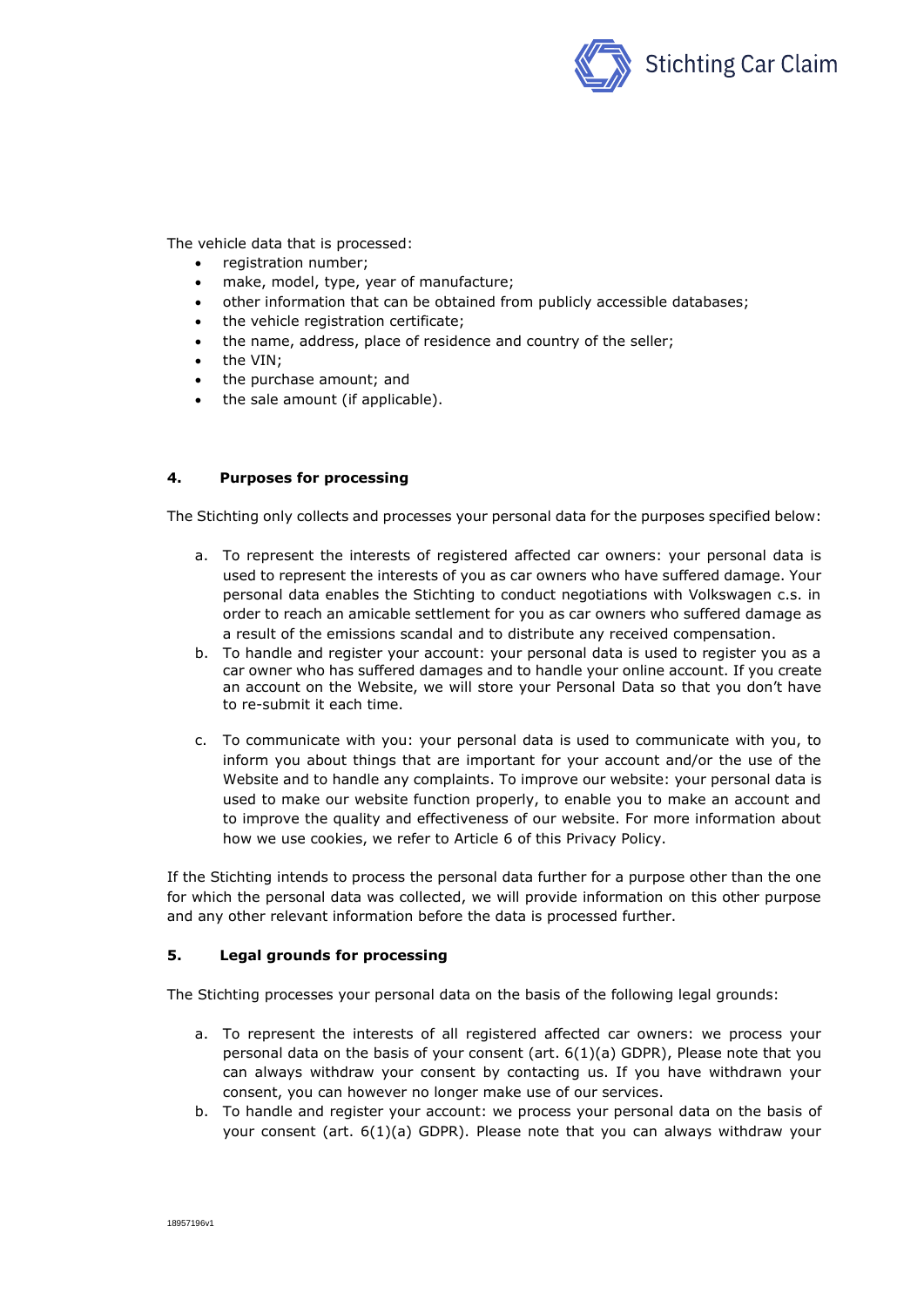

consent by contracting us. If you have withdrawn your consent, you can however no longer make use of our services.

- c. To communicate with you: we process your personal data on the basis of our legitimate interests (art.  $6(1)(f)$  GDPR), namely to carry out our normal activities by providing you with customer service and information about our activities / developments in relation to the legal proceedings / negotiations with Volkswagen.
- d. To improve our website: we process your personal data on the basis of our legitimate interests (art. 6(1)(f) GDPR), namely to carry out our normal activities by optimizing our website.

If and insofar as your personal data is processed on the basis of our legitimate interests, information can be obtained by you as to the so-called balancing test that was carried out to allow us to rely on this processing ground. Please find our contact details below.

## <span id="page-3-0"></span>**6. How do we collect your personal data when you visit our Website?**

We make use of cookies to ensure that the Website works properly. Cookies are small text files your browser stores on your computer. We use different types of cookies for different purposes.

- a. functional cookies: cookies that are necessary to make the Website function properly. This includes cookies that are necessary to create an account; and
- b. analytical cookies: cookies that give us insight into the way you use (parts of) the Website, enabling us to improve the Website and to tailor it as much as possible to what you find interesting and important. We use the data obtained via these cookies to study the use of the Website at an aggregate level, not an individual level. We only use third-party cookies to improve the quality and effectiveness of the Website. For instance, we use Google Analytics, which is configured in a privacy-friendly manner. Google Analytics processes the IP addresses on our behalf.

Most browsers enable cookies by default. You can set your browser settings in such a way that cookies are disabled or you receive a notification whenever a cookie is sent. However, some functions of the Website or services may not function properly if cookies are disabled.

In case we intend to use additional cookies that require your consent in the future, we will inform you thereof.

# **7. Third-party Personal Data Processing**

For the purpose of representing the interests of the members of the Stichting and, as far as is required, achieving the objectives which have been set, we can share personal data with third parties including processors, such as:

- Parties to the settlement;
- Law firms;
- IT service providers;
- Hosting companies;
- Call centers or other service providers;
- Cloud providers.
- Third parties that may otherwise play a role in representing the interests of you as car owners in relation to Volkswagen.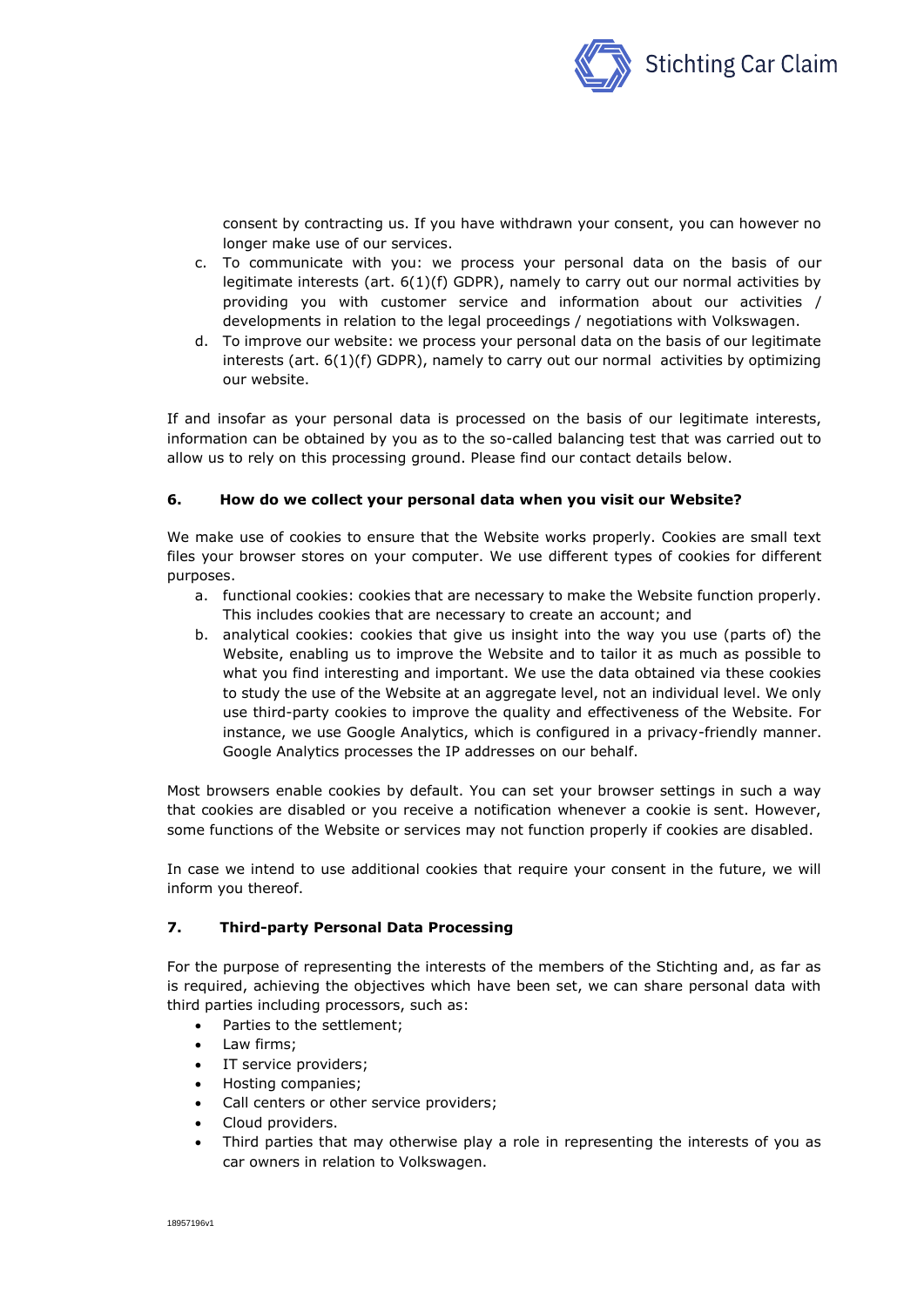

The Stichting will not share personal data with third parties until after it has made agreements with these third parties regarding the processing of personal data. If the Stichting engages the services of a processor, it will conclude a processor's agreement with this processor in order to guarantee proper processing.

For sharing data with processors, no consent is required.

You consent to sharing data with third parties that may otherwise play a role in representing the interests of you as car owners in relation to Volkswagen. Before doing so we will however inform you about the relevant third party and provide you with the possibility to object against this processing.

We only store your personal data on servers within the EEA. In case we might share your personal data with third parties located outside the EEA, we will inform you thereof and conclude the relevant safeguarding measures to protect your personal data.

## **8. Security**

The Stichting takes appropriate organisational and technical security measures to secure your personal data and to prevent its misuse, loss or amendment.

## **9. Retention Periods**

We only store the personal data of the Website visitors for as long as the purposes for which we collect this data makes it necessary. Unless a statutory retention period applies:

- a. IP addresses are stored for no more than one month after the Stichting's objective has been achieved, since IP addresses can be used to identify unique individuals and locations. This is important for identifying the members of the Stichting;
- b. email addresses, user names and passwords are stored for a maximum of six months after the objective has been achieved and the settlement which has been reached has been fully implemented;
- c. name and address details, date of birth, telephone number, registration number and other information provided by you will be stored for a maximum of one month after the objective has been achieved and the settlement which has been reached has been fully implemented;
- d. communication with you will be stored for a maximum of six months after the objective has been achieved and the settlement which has been reached has been fully implemented.

You can ask the Stichting to delete your personal data at an earlier stage. If the personal data is no longer needed for the purposes for which the Stichting collected or otherwise processed the data, the Stichting will delete the personal data.

Your personal data will be deleted when you deregister with the Stichting. The Stichting is aiming to enable you to remove your own account. You will then be able to remove your account immediately.

### **10. Your Rights**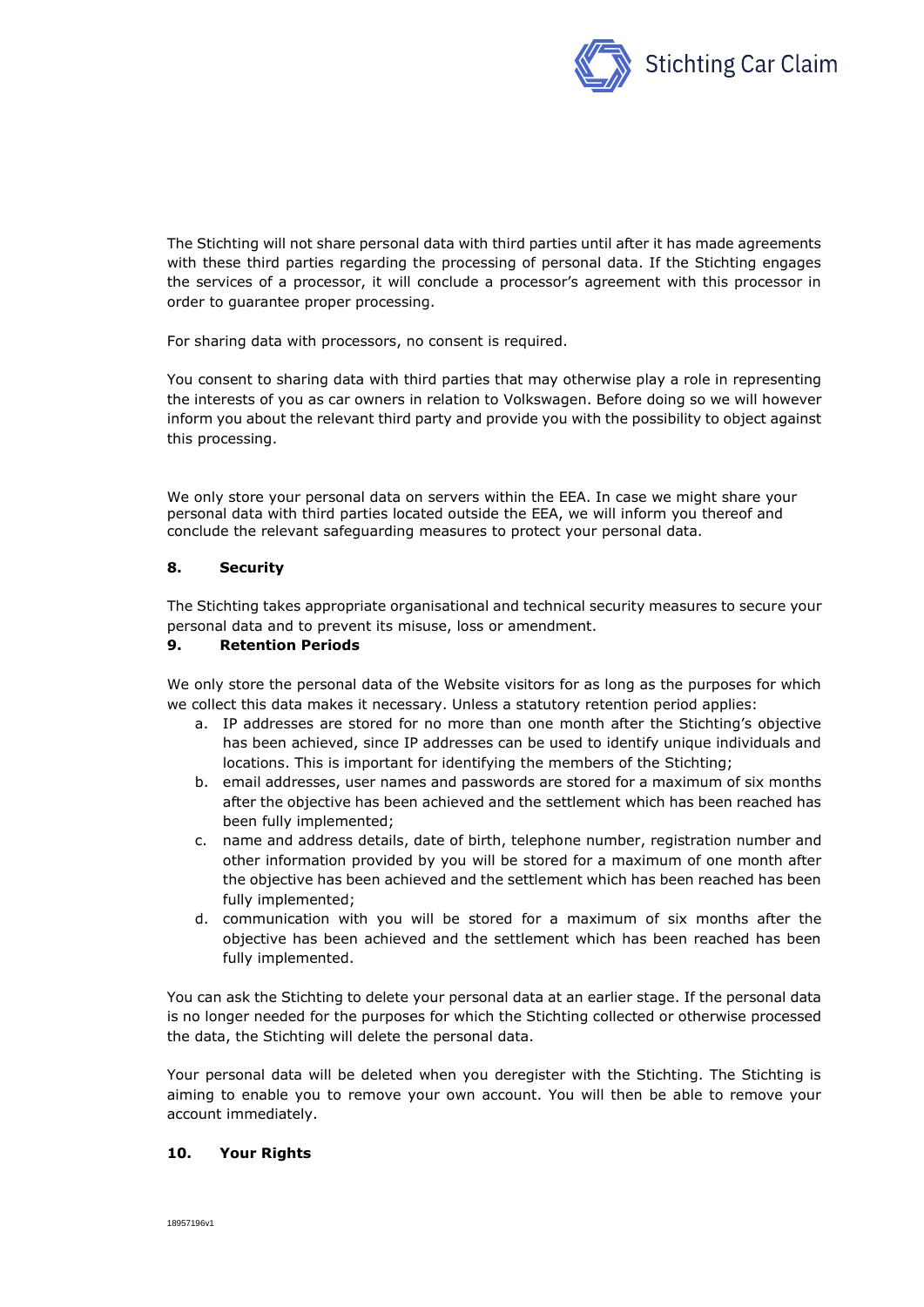

In relation to the processing of your personal data, you have the following rights:

- a. **Right to withdraw consent:** In so far as our processing of your personal data is based on your consent, you have the right to withdraw consent at any time.
- b. **Right of access:** You have the right to request access to your personal data. This enables you to receive a copy of the personal data we hold about you (but not necessarily the documents themselves). We will then also provide you with further specifics of our processing of your personal data.
- c. **Right to rectification:** You have the right to request rectification of the personal data that we hold about you. This enables you to have any incomplete or inaccurate data we hold about you corrected.
- d. **Right to erasure:** You have the right to request erasure of your personal data. This enables you to ask us to delete or remove personal data where: (i) the personal data are no longer necessary, (ii) you have withdrawn your consent, (iii) you have objected to the processing activities, (iv) the personal data have been unlawfully processed, (v) the personal data have to be erased on the basis of a legal requirement, or (vi) where the personal data have been collected in relation to the offer of information society services. We do not have to honour your request to the extent that the processing is necessary: (i) for exercising the right of freedom of expression and information, (ii) for compliance with a legal obligation which requires processing, (iii) for reasons of public interest in the area of public health, (iv) for archiving purposes, or (v) for the establishment, exercise or defence of legal claims.
- e. **Right to object**: You have the right to object to processing of your personal data where we are relying on legitimate interests as processing ground. Insofar as the processing of your personal data takes place for direct marketing purposes, we will always honour your request. For processing for other purposes, we will also cease and desist processing, unless we have compelling legitimate grounds for the processing which override your interests, rights and freedoms or that are related to the institution, exercise or substantiation of a legal claim.
- f. **Right to restriction:** You have the right to request restriction of processing of your personal data in case: (i) the accuracy of the personal data is contested by you, during the period we verify your request, (ii) the processing is unlawful and restriction is requested by you instead of erasure, (iii) we no longer need the personal data but they are required by you for the establishment, exercise or defense of legal claims, or (iv) in case you have objected to processing, during the period we verify your request. If we have restricted the processing of your personal data, this means that we will only store them and no longer process them in any other way, unless: (i) with your consent, (ii) for the establishment, exercise or defence of legal claims, (iii) for the protection of the rights of another natural or legal person, (iv) or for reasons of important public interest
- g. **Right to data portability:** You have the right to request to transfer of your personal data to you or to a third party of your choice (right to data portability). We will provide to you, or such third, your personal data in a structured, commonly used, machine-readable format. Please note that this right only applies if it concerns processing that is carried out by us by automated means, and only if the our processing ground for such processing is your consent or the performance of a contract to which you are a party (see above).
- h. **Automated decision-making:** You have the right not to be subject to a decision based solely on automated processing, which significantly impacts you ("which produces legal effects concerning you or similarly significantly affects you").
- i. **Right to complaint:** In addition to the above mentioned rights you have the right to lodge a complaint with a supervisory authority, in particular in the EU Member State of your habitual residence, place of work or of an alleged infringement of the GDPR at all times. Please be referred to [this webpage](https://edpb.europa.eu/about-edpb/board/members_en) for an overview of the supervisory authorities and their contact details. However, we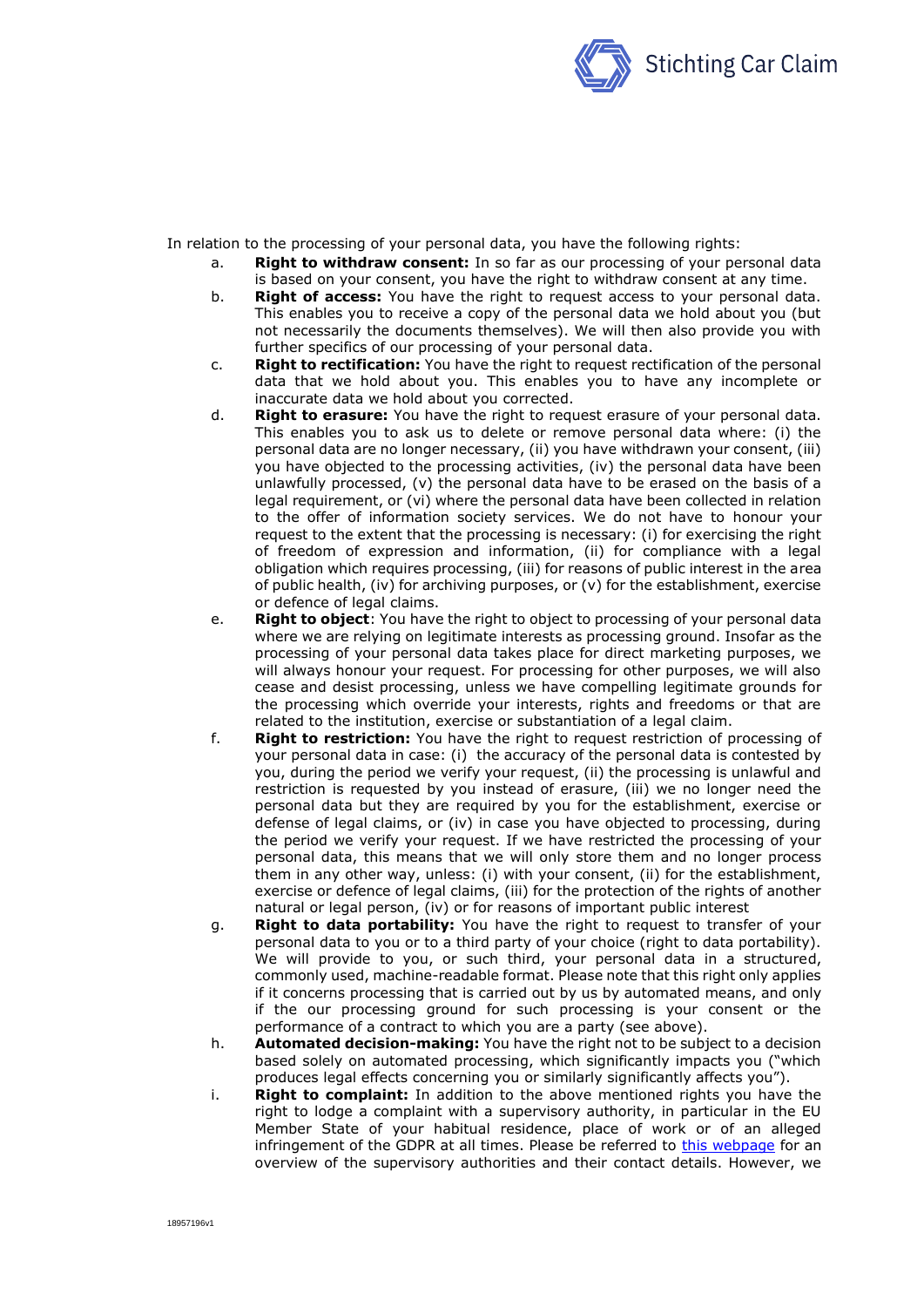

would appreciate the chance to deal with your concerns before you approach the supervisory authority so please contact us beforehand.

If you wish to make use of one of the rights referred to in this article, you can contact: Stichting Car Claim Röntgenstraat 18 NL-3261 LK Oud-Beijerland Email addresses: info@stichtingcarclaim.com, info@derclaim.nl, or info@volksklagen.com.

The Stichting will inform you as soon as possible, at least within one month of receiving the request, about the outcome of your request. Depending on the complexity of the request and the number of requests, this period can be extended by a maximum of two months. The Stichting will inform you about such an extension within one month of receiving the request.

If your requests are manifestly unfounded or excessive, largely due to their repetitive nature, the Stichting will charge you a reasonable fee or refuse to comply with your request.

You also have the right to submit a complaint to the Data Protection Authority at all times.

## **11. Other Provisions**

The Stichting is entitled to remove your account without notice at all times. In such an event, the Stichting will not be liable to pay you compensation for the termination of the account.

The Stichting reserves the right to change this Privacy Policy from time to time. It is your responsibility to review the applicable terms and conditions on a regular basis. The most recent revision/review of this Privacy Policy was in May 2018.

If a provision of this Privacy Policy is in conflict with the law, it will be replaced by a provision of a similar scope which reflects the original intention of the provision, this insofar as legally permissible. The other provisions will then remain in full force.

### **12. Definitions**

In this Privacy Policy, the follow definitions apply:

| Applicable privacy legislation | All applicable privacy legislation, including the<br>General Data Protection Regulation ("GDPR") and the<br>relevant national implementation acts.    |
|--------------------------------|-------------------------------------------------------------------------------------------------------------------------------------------------------|
| Privacy Policy                 | This present privacy policy.                                                                                                                          |
| Stichting Car Claim            | <b>Stichting Car Claim</b><br>Röntgenstraat 18<br>NL-3261 LK Oud-Beijerland<br>Email: info@stichtingcarclaim.com<br>Chamber of Commerce No.: 64250865 |